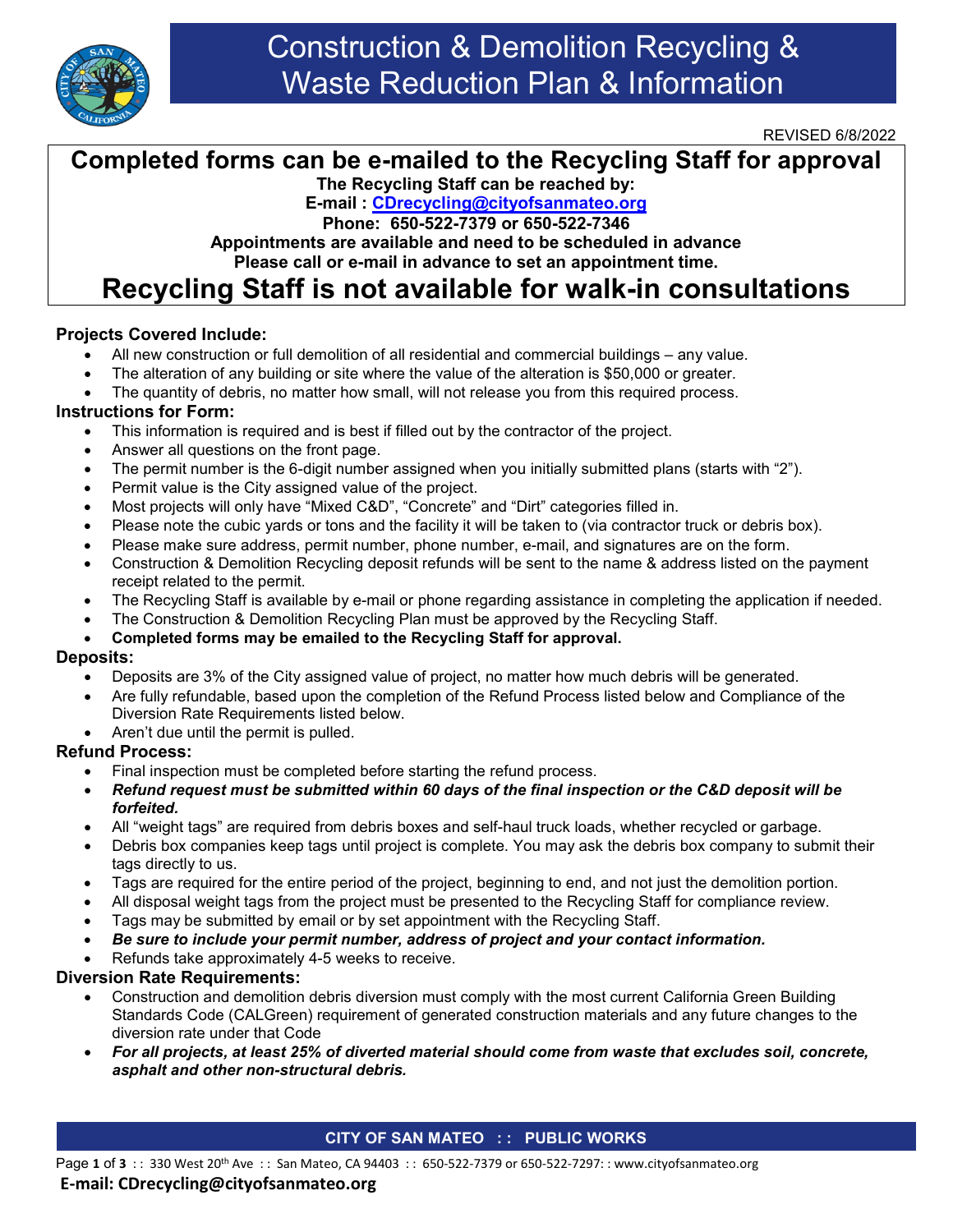

# Construction & Demolition Recycling & Waste Reduction Plan & Information

REVISED 6/8/2022

| <b>Salvage Services and Facilities (In San Mateo County)</b> |              |                                                                       |  |
|--------------------------------------------------------------|--------------|-----------------------------------------------------------------------|--|
| Marcan Enterprise                                            | 650-366-3066 | Provide complete deconstruction & salvage usable building materials.  |  |
| Peninsula Hauling & Demo                                     | 650-596-8105 | Demo contractor (deconstructs buildings to save materials for reuse.) |  |
| <b>Rebuilding Together</b>                                   | 650-366-6597 | Accepts bathroom and electrical fixtures for reuse                    |  |
| TNT Demolition:                                              | 650-341-9423 | Demo contractor (deconstructs buildings to save materials for reuse.) |  |
| Whole House Building Supply                                  | 650-562-3417 | Salvage sales at individual homes                                     |  |

| <b>Facilities for Separated C&amp;D Materials (Must be clean, separated loads for 100% recycling credit)</b> |              |                                 |                                                                       |  |  |
|--------------------------------------------------------------------------------------------------------------|--------------|---------------------------------|-----------------------------------------------------------------------|--|--|
| <b>Blue Line Transfer Station</b>                                                                            | 650-589-5511 | 500 East Jamie Court, SSF       | (brick, concrete, rock, dirt, sand,<br>wood, metal, roofing, drywall) |  |  |
| Cemex Harbor Sand and Gravel                                                                                 | 650-369-9180 | 775 Seaport, Redwood City       | (asphalt, concrete, rock)                                             |  |  |
| <b>Granite Rock</b>                                                                                          | 650-482-3840 | 195 Seaport, Redwood City       | (asphalt, concrete)                                                   |  |  |
| Ox Mountain Landfill                                                                                         | 650-726-1819 | 12310 San Mateo Road, HM Bay    | (asphalt, brick, concrete, soil, dirt, metal)                         |  |  |
| San Carlos Transfer Station                                                                                  | 650-592-2411 | 225 Shoreway Road, San Carlos   | (brick, concrete, dirt, sand, wood,<br>metal, roofing, drywall)       |  |  |
| Sims Metal                                                                                                   | 650-369-4161 | 699 Seaport Place, Redwood City | (ferrous metal)                                                       |  |  |

| Mixed C&D Sorting Facilities (Request sorting at the gate. Tags must indicate RECYCLED to receive credit.) |              |                                   |                                    |  |  |
|------------------------------------------------------------------------------------------------------------|--------------|-----------------------------------|------------------------------------|--|--|
| <b>Blue Line Transfer Station</b>                                                                          | 650-589-5511 | 500 East Jamie Court, SSF         |                                    |  |  |
| Davis Street Recycling Center                                                                              | 510-638-2303 | 2615 Davis Street, San Leandro    |                                    |  |  |
| <b>Green Waste Recovery</b>                                                                                | 408-283-4819 | Call first. San Jose              |                                    |  |  |
| Newby Island                                                                                               | 408-262-1401 | 1601 Dixon Landing Road, Milpitas |                                    |  |  |
| Ox Mountain Landfill                                                                                       | 650-726-1819 | 12310 San Mateo Road, HM Bay      |                                    |  |  |
| <b>Premier Recycling</b>                                                                                   | 408-297-7910 | 260 Leo Avenue, San Jose          |                                    |  |  |
| San Carlos Transfer Station                                                                                | 650-592-2411 | 225 Shoreway Road, San Carlos     | (they will not accept treated wood |  |  |
| Zanker Material Processing Fac.                                                                            | 408-263-2384 | 675 Esteros Road, San Jose        |                                    |  |  |

| Debris Box Companies (You must request recycling for debris box companies to recycle C&D debris) |              |                     |  |
|--------------------------------------------------------------------------------------------------|--------------|---------------------|--|
| Allied Waste/Republic Services                                                                   | 415-412-7901 | San Mateo County    |  |
| American Debris Box Svc, Inc                                                                     | 650-712-8229 | Half Moon Bay       |  |
| <b>Baker Brothers</b>                                                                            | 650-458-8999 | San Carlos          |  |
| Ferma Greenbox, Inc.                                                                             | 650-641-3080 | Newark              |  |
| Green Waste Recovery                                                                             | 408-283-4800 | San Jose            |  |
| Peninsula Debris Box Service                                                                     | 650-212-2225 | San Mateo           |  |
| <b>Premier Recycling</b>                                                                         | 408-297-7910 | San Jose            |  |
| <b>Recology Peninsula Services</b>                                                               | 650-558-9575 | <b>Burlingame</b>   |  |
| Redwood Debris Box Services                                                                      | 650-872-2310 | San Mateo           |  |
| South SF Scavenger                                                                               | 650-589-4020 | South San Francisco |  |

| <u>I MATERIAL TYPE</u>         | <b>VOLUME</b>    | LBS. | <b>MATERIAL TYPE</b>            | <b>VOLUME</b>     | LBS. |
|--------------------------------|------------------|------|---------------------------------|-------------------|------|
| Mixed C & D Materials          | I cubic vard $=$ | 500  | Green Waste                     | cubic vard $=$    | 500  |
| Dirt, Brick, Concrete, Asphalt | cubic yard $=$   | 2000 | Gyp Board (sheetrock)           | cubic yard $=$    | 394  |
| Wood                           | cubic vard $=$   | 375  | Demolition - Linear ft. of wall | l linear foot =   | 20   |
| <b>Asphalt Shingles</b>        | cubic vard $=$   | 419  | Demolition – per sq. foot       | square foot =     | 40   |
| <b>Asphalt Shingles</b>        | square foot $=$  | 3    | Remodel                         | 2 square foot $=$ | 10   |
| Wood Shake Shingle Roofing     | cubic vard $=$   | 435  | Carpeting                       | 3 square foot $=$ | 0.5  |
| Wood Shake Shingle Roofing     | square foot $=$  | າ    | Ceiling tiles                   | 4 square foot $=$ | 1.05 |

#### **CITY OF SAN MATEO : : PUBLIC WORKS**

Page 2 of 3 :: 330 West 20<sup>th</sup> Ave :: San Mateo, CA 94403 :: 650-522-7379 or 650-522-7297:: www.cityofsanmateo.org

#### **E-mail: CDrecycling@cityofsanmateo.org**